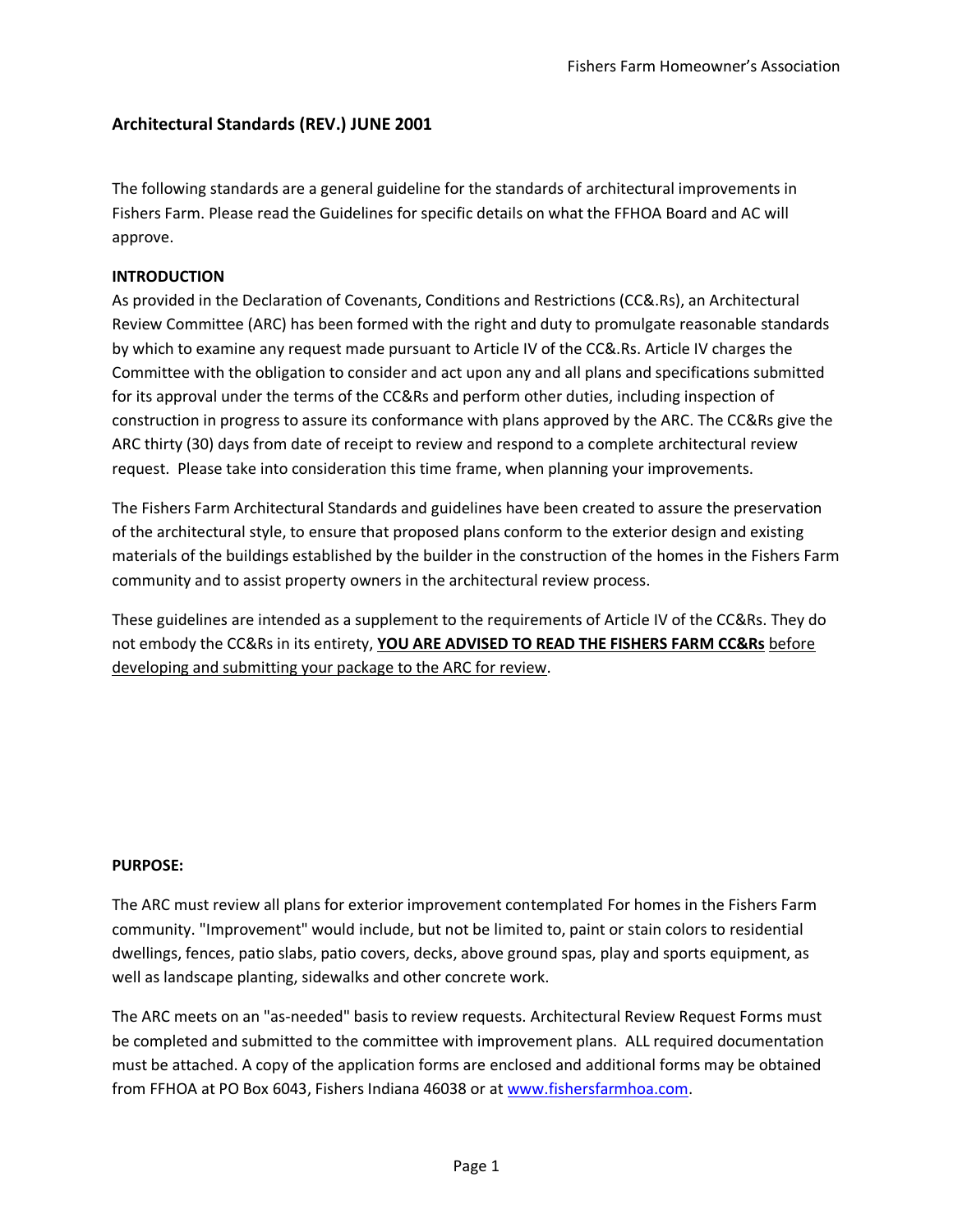## **1. CC&Rs – VIOLATION & ENFORCEMENT**

a. Failure to submit complete plans to the ARC for review and approval prior to beginning construction, or failure to complete improvements according to approved plans and in compliance with governing codes are violations of the Homeowners' Association. Work may not commence until the ARC has granted written approval of the improvements. The installation or construction of improvements which have not been approved is a violation of the CC&Rs.

## **2. GENERAL GUIDELINES**

- a. Any condition or material not specifically defined herein shall become a matter for the consideration and determination of the ARC.
- b. Approval by the ARC does not constitute waiver of any requirements by applicable governmental agencies.
- c. ARC approval does not constitute acceptance of any technical or engineering specifications, structural safety, conformance with building codes or other City or County codes or governmental requirements. The function o the ARC is to review each submittal for conformity to the intent and provisions of the CC&Rs. Approval of plans is not authorization to proceed with improvements on any property other than the applicant's.
- d. An oversight by the ARC regarding CC&Rs or the Standards and Guidelines does not constitute a waiver.
- e. All work must be performed in a manner consistent with the standards of the original residence construction and appearance. Any work performed that is of substandard quality to the established community of Fishers Farm will be reworked to an acceptable appearance at the owner's expense.
- f. Submittals of color samples of any paint or stain are required when they deviate from the original colors of the residence.

# **3. FENCING**

a. Ornamental fences or continuous shrub plantings which would in any way serve the purpose of a fence shall not be erected until approved by the Committee.

### **4. ARCHITECTURAL DESIGN AND MATERIAL STANDARDS**

a. Proposed improvements must be designed in general conformance with the original architectural style of the residence and the community at large. The ARC will evaluate plans based on the overall benefit or detriment which would result to the immediate vicinity and the community generally.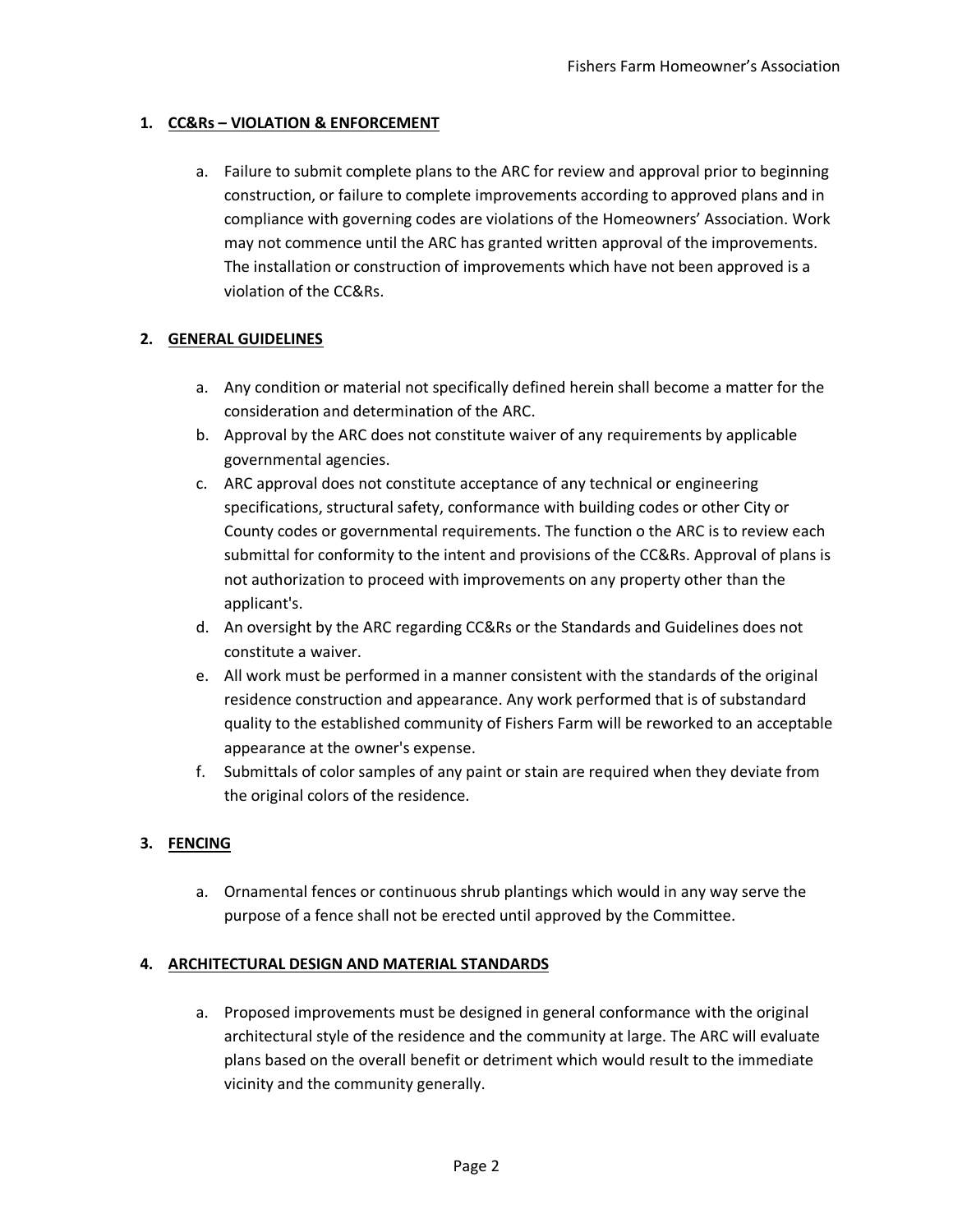b. This section further defines appropriate materials for use in modifications and other improvements which are considered typical and may be "pre-approved" by the ARC. Plans for items that meet the following Criteria **EXACTLY** need not be submitted to the ARC. However, any deviation from these items requires written ARC approval.

### **i. LANDSCAPING**

- 1. Your landscaping should be done in a manner that insures proper drainage so that your property, as well as your neighbors, is protected from surface waters. Maintain drainage from the rear yard through the side yard to the street, utilizing drainage pipes, rock, ground covers or grasses to prevent erosion along the side yard.
- 2. Swales which have been graded around your home should not be blocked. These shallow ditches have been put there for the purpose of quickly removing water toward the driveway, street or other positive outlet.
- 3. Do not let water gather against the foundation Or retaining walls. These walls are built to withstand the ordinary moisture in the ground. If water is permitted to pond against them, it may cause structural damage due to erosion or expansion.
- 4. Do not create depressed planter boxers or areas next to foundations such that irrigation or rainwater collects in them.
- 5. Avoid planting shrubbery too close to foundations. Three feet (3') is a good minimum. When preparing flowerbeds or planting areas adjacent to foundations, make sure that the ground surface slopes away from the foundation.
- 6. Never water toward the foundation of your house or water more than is necessary for the growth and maintenance of your landscaping improvements. Remember, less water is more desirable than too much.
- ii. **PATIO SLABS, CONCRETE SLABS, PATIO COVER** All plans and specifications for patio and concrete stabs, patio covers and gazebos must be submitted to the ARC for review and approval.
	- 1. **PATIO AND CONCRETE SLABS**: Sometimes it is desirable to install concrete patios at the rear or sides of the house. In order that such installations do not have a detrimental effect on your house, the following guidelines should be observed:
		- a. Patio stabs should be poured up to house foundations, wherever possible, and a planting strip between the patio slab and foundation should not be left unless proper under slab drainage away from the foundation is provided.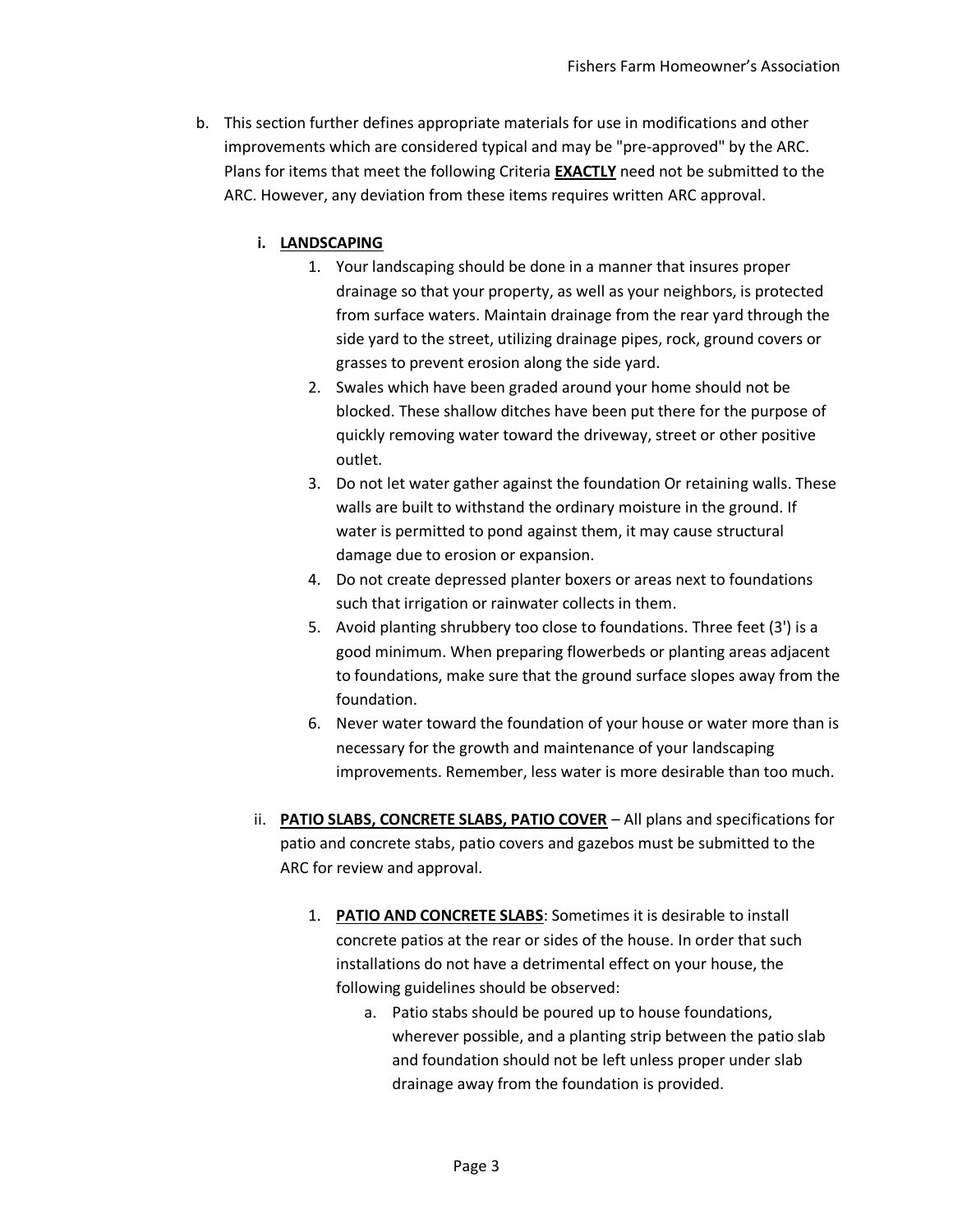b. Since patio slabs are usually much larger than sidewalks, there is more chance that drainage patterns will be obstructed, particularly at the rear of the residence. It is therefore emphasized that positive drainage be restored around the perimeter of the slab by constructing drainage swales or other means.

## **iii. PATIO COVERS**

- 1. Preferred material for patio covers is wood. All natural wood surfaces must be finished with stain or paint.
- 2. Design, surface colors and finish materials must match or harmonize with the architectural design, existing colors and materials of the original residence.
- 3. Materials prohibited by the ARC are as follows.
	- a. Plastic or fiberglass
	- b. Plastic webbing, bamboo, reed woven bender board
- 4. The minimum size for a wood support post is 4" x 6" unless otherwise approved by the ARC.

### **iv. SPAS AND RELATED EQUIPMENT**

- 1. Submittal of a complete construction plan show placement of the above ground spa and equipment on the property is required.
- 2. Waterfalls and other features may not exceed the lowest point of the property line fence and may not be built against a property line fence.
- 3. Standard setback requirements established by the governing municipality must be met.

### **v. OTHER MODIFICATIONS**

- 1. **EXTERIOR LIGHTING**: the ARC must approve Landscape accent lighting. Changes to lighting installed by Developer may be modified, enhanced, or removed subject to approval by the ARC. All lighting must remain in harmony with the home and the community at large. No colored lights will be approved. Holiday lighting that does not create an annoyance to neighbors is permitted without ARC approval but must be removed at the close of the holidays.
- 2. **SCREENDOORS**: Installations colored to match the exterior residence color or window frames, do not require approval of the ARC.
- 3. **WINDOW TINTING AND STAINED GLASS**: All window tinting requires the approval of the ARC and must be properly installed and maintained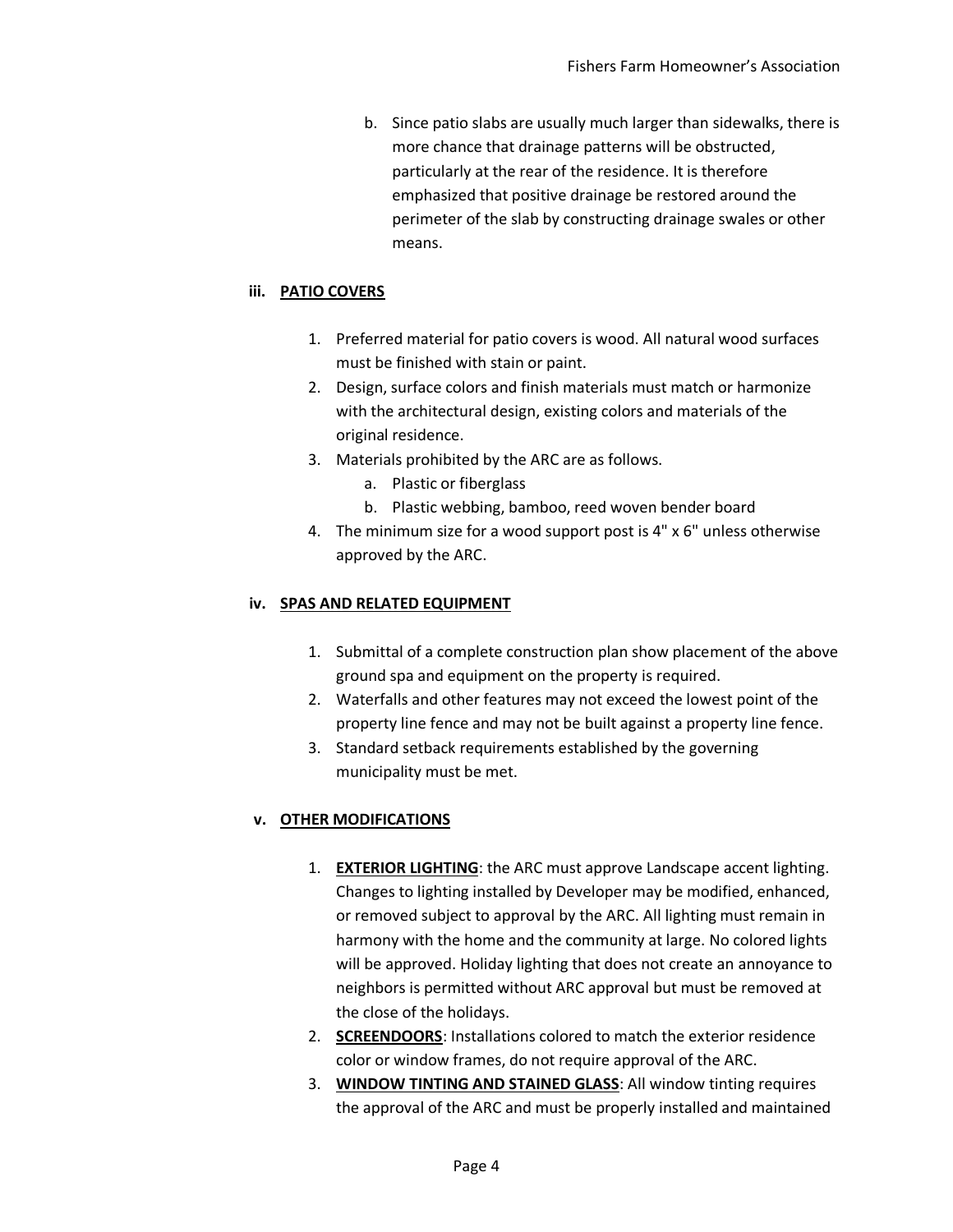so as not to become damaged, scratched, discolored, or otherwise unsightly. Mirror or reflective finishes are prohibited.

- 4. **SKYLIGHTS**: The installation of any roof-modification system to accommodate skylight, or any other equipment must be approved by the ARC. Any modification to the roof shingle color, Or any utility equipment must match the surface on which it is mounted. Concerns of the committee will include the color of the materials being used in relation to the roof and residence color, and visibility from streets, neighboring properties, and common area.
- 5. **WINDOW AWNINGS**: all window awnings require the approval of the ARC. The design, material and color must be harmonious with the existing architecture. Metal awnings are prohibited.
- 6. **AIR CONDITIONING UNITS OR EOUIPMENT**: Any exterior air conditioning equipment other than the equipment installed as part of the original Residence must be approved by the ARC, Proposed evaporative coolers and window-mounted air conditioning units may not be visible from the street view or extend above the height of the property line fence.

# **7. ANTENNA / SATELLITE DISHES**

- a. Roof-mounted equipment: Article 8.8 of the CC&Rs prohibit roof mounted Antenna and Satellite dishes unless approved by the ARC.
- b. Ground-mounted equipment: Ground-mounted equipment may only be installed in the rear yard and may not extend above the property wall.
- c. Colors: Mounted equipment must be painted to match the residence. Owners should review Article 8.5 of the CC&Rs prior to purchasing such equipment. Written approval from the ARC is required on all requests for antenna/satellite dish installation.

### **vi. DRAINAGE**

- 1. Each owner is responsible for providing proper drainage on their lot if the grade established by the developer during the original construction is altered during the construction of improvements. Approval of plans granted by the ARC will be based upon the assumption that the owner has provided for proper drainage.
- 2. It is imperative that you maintain the integrity of the drainage system installed for your lot. Improper drainage or standing water next to your home can cause serious damage to the foundation or structure. **THE ARC WILL ASSUME NO RESPONSIBILITY THEREFORE.**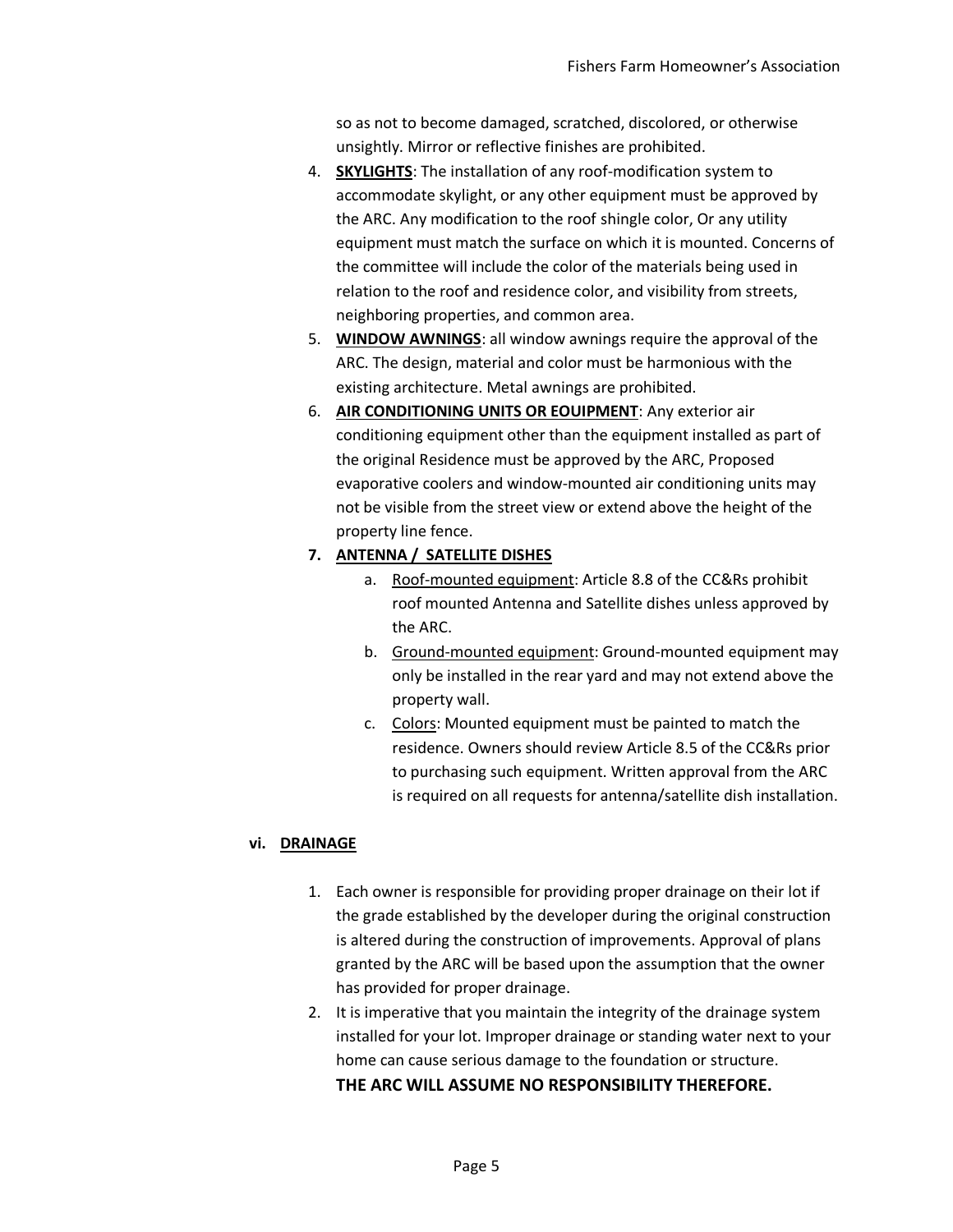### **5. AMMENDMENTS TO ARCHITECTURAL STANDARDS AND GUIDELINES**

- a. Generally. except as otherwise provided in the Declaration, amendments- to the Architectural Standards and Guidelines shall be proposed and adopted in the following manner:
	- i. Notice: Notice of the subject matter of any proposed amendment shall be included in the notice of the meeting at which the proposed amendment is to be considered.
	- ii. Resolution: A resolution to adopt a proposed amendment may be proposed by the Board of Directors or Owners having in the aggregate at least a majority of the votes of all Owners.
	- iii. Meeting. The resolution concerning a proposed amendment must be adopted by the designated vote at a meeting duly called and held in accordance with the provisions of the By-Laws off the Association
	- iv. Adoption: Any proposed amendment to the Architectural Standards and Guidelines must be approved by a vote of not less than seventy-five percent (75%) in the aggregate of the votes of all Owners; provided, however, that during the Development Period, any amendment to the Architectural Standards and Guidelines shall require the prior written approval of Developer. In the event any Lot is subject to a first mortgage, the mortgagee there under shall be notified of the meeting and the proposed amendment in the same manner as an Owner if the mortgagee has given prior written notice of its mortgage interest to the Association.

### **6. NON-LIABILITY FOR APPROVAL OF PLANS**

a. ARC approval of plans shall not constitute a representation, warranty, or guarantee that such plans and specifications comply with engineering design practices or zoning and building ordinances, or other governmental agency regulations or restrictions. The ARC shall not be responsible for reviewing, nor shall approval of any plan or design, be deemed approval from the standpoint of structural safety or conformance with building or other codes. By approving such plans and specifications, neither the ARC, the members thereof, the Fishers Farm Homeowners' Association, any member thereof, their Board of Directors, any member thereof, or the Declarant assumes any liability or responsibility therefore or for any defect in the structure constructed from such plans or specifications. As provided in the CC&Rs, neither the ARC, the Fishers Farm Homeowners' Association, any member thereof, the Association, the Board of Directors of the Association, nor the Declarant or Developer shall be liable to any member, owner, occupant, or other person entity for any damage, loss or prejudice suffered or claimed on account of (i) the approval or disapproval of any 'plans, drawings, or specifications, whether or not defective, or (ii) the construction or performance of any work, whether or not pursuant to the approved plans, drawings, or specifications.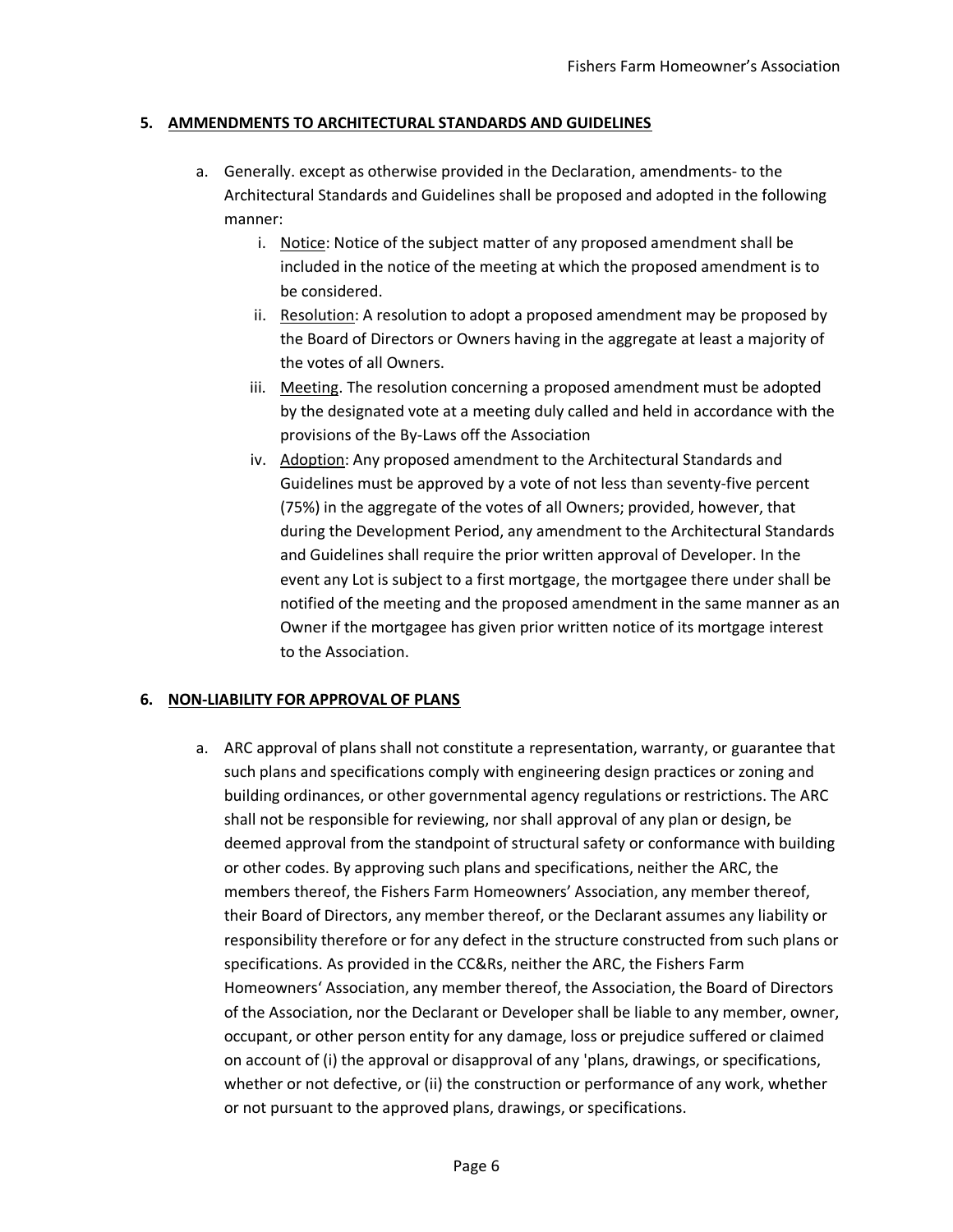## **7. ARCHITECTURAL REVIEW COMMITTEE SUBMITTAL CHECKLIST**

a. Pursuant to the provisions of Article IV of the CC&Rs detailed drawings, site plans, specifications, topography, elevations, drainage plans and requests for approval must be submitted to the ARC for approval.

## **b. AN INCOMPLETE SUBMITTAL PACKAGE WILL DELAY THE REVIEW PROCESS**

- c. The following is provided to assist a property owner in preparing the submittal package:
	- **i. ORIGINALS PLUS ONE COPY OF ITEMS 1-4 ARE REQUIRED**
		- 1. ARCHITECTUAL REVIEW REQUEST FORM: This form must be complete in its entirety.
		- 2. PLANS: Plans include elevation drawings of the improvement, size and types of materials to be used, a site plan depicting the improvement on the lot and in conjunction with property lines, the residence, and any other existing pertinent improvements. Accurate dimensions (height, length, width) must be shown. Exterior colors and finishes must be specified.
		- 3. LANDSCAPE PLANS: Landscape plans must be drawn to depict the lot, residence, property lines, and existing fences. Landscape materials, such as sod, tree and shrub types and sizes (installation size and maturity size) must be specified, as well as their location. Irrigation and lighting must be shown. Samples of decorative rock or the size and color of the rock must be included. Proposed hardscape are, (patio, concrete slabs, and sidewalks/walkways) must be shown.
		- 4. MATERIAL SAMPLES: Color paint chips, type of rock to be used, pictures of patio covers and above ground spas should accompany the detailed drawings when available.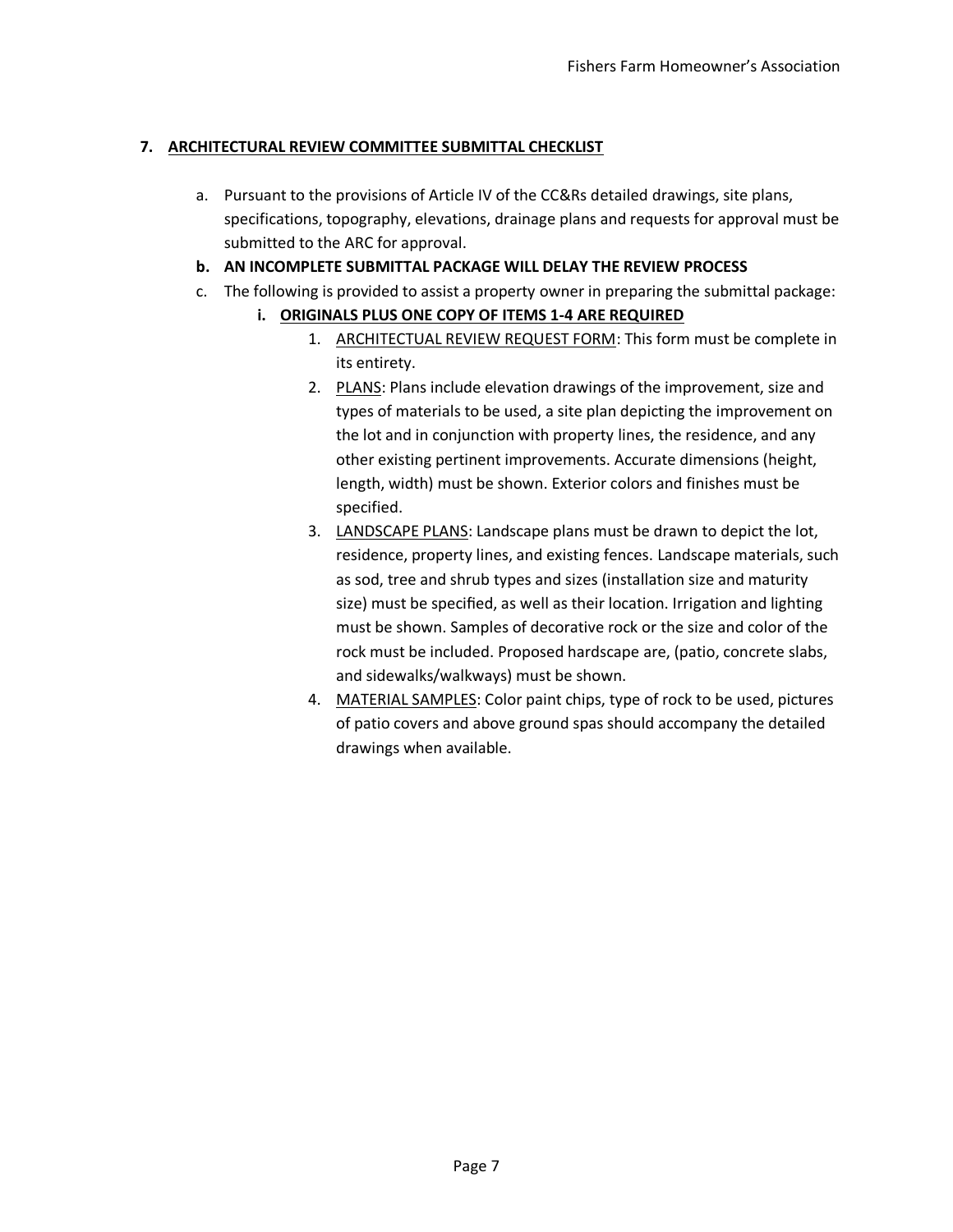### **Architectural Design Guidelines**

Welcome to Fishers Farm. The following design guidelines will assist homeowners in the construction of site improvements on residential platted lots in the community of Fishers Farm. These requirements are in addition to any permits required by the City Of Fishers or Hamilton County.

#### **1. FENCING**

- a. The Architectural Control Committee has the right to approve the design, materials and location of all fences prior to the installation thereof The Architectural Control Committee reserves the right to inspect the fence at any time before, during or after construction to insure compliance with the approved fencing plan.
- b. The Architectural Control Committee retains the sole and absolute right to dictate the use of a single fence design for installation along landscape easements and lots adjacent to the lake.
	- i. **FENCING REQUIREMENTS**: The Architectural Control Committee will generally approve the following types of fences:
		- 1. Non-stockade style wood fences are generally approved, provided such fences do not exceed 6 feet in height, provided, however, in no event shall any wood fence which abuts the retention facility exceed 48-inches in height. Stockade style wood fences are prohibited.
		- 2. Wrought iron fences are generally approved provided such fences do not exceed 6 feet in height.
		- 3. Chain link vinyl coated fences are allowed as long as they are black or dark in color.
	- ii. **FENCING LOCATIONS**: All fencing must be approved prior to the installation of a given fence. The following are guidelines regarding fencing locations, which generally will be approved by the Architectural Control Committee:
		- 1. No fencing will be allowed in the front setback lines of the house.
		- 2. With respect to comer lots and the side of the house that faces the street, a fence can be placed no closer than 20 ft. from the backside of the curb.
		- 3. The fencing of drainage, utility and landscape easements is subject to special review of the fence location.
	- iii. **FENCING – APPROVED CONSTRUCTION TECHNIQUES**: All fencing shall be constructed of quality materials. All fencing shall be property braced and all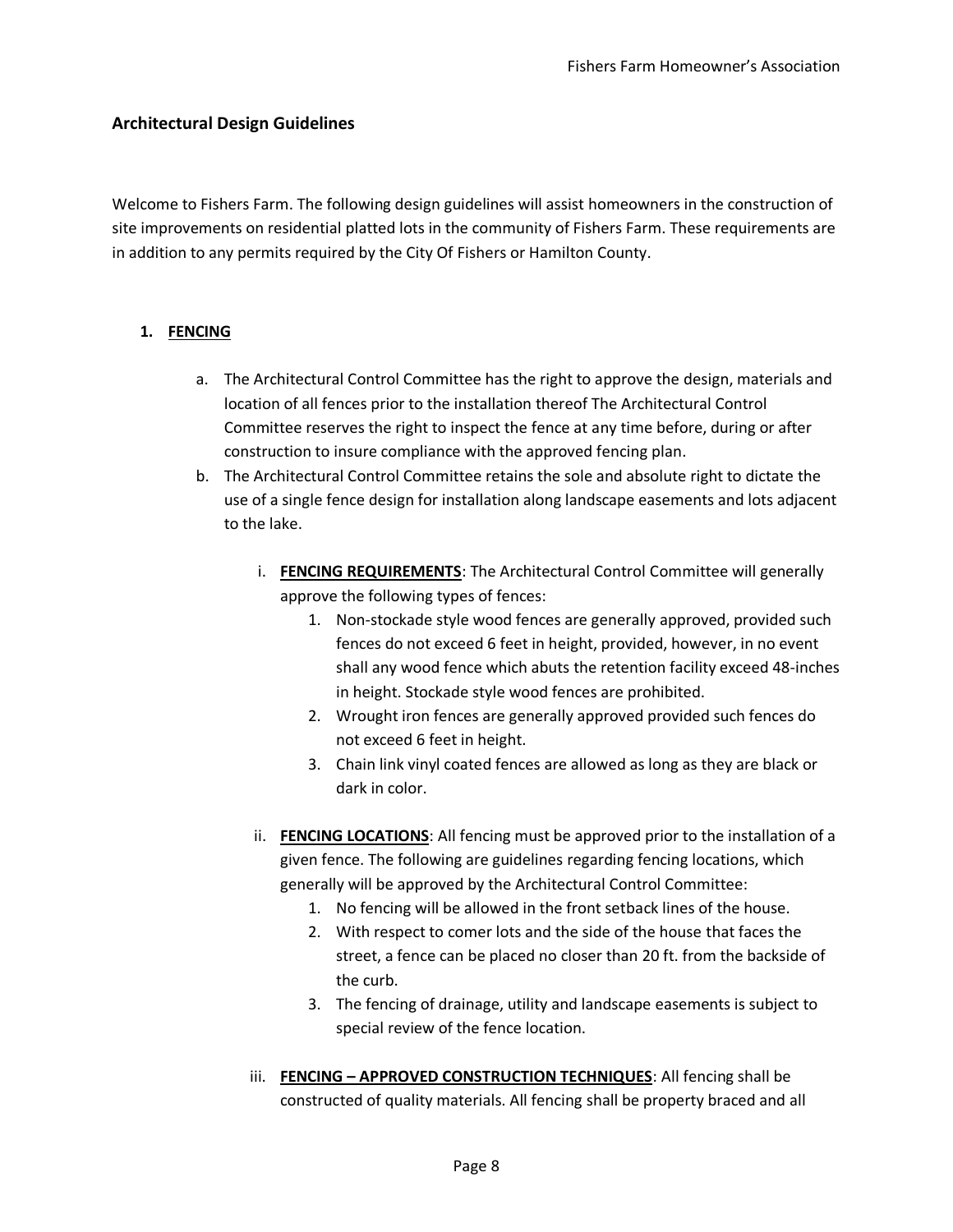posts shall be placed into the ground with concrete or placed at such a depth so as to insure the fence will be secure and will not move. All fence bracing or ribbing shall be on the inside of the fence unless otherwise approved by the Architectural Control Committee.

- iv. **FENCING MAINTENANCE**: All fences must be maintained and repaired in a reasonable fashion. Any warped fence boards shall be replaced as needed. All wood fences shall be repainted or treated with a wood preservative at least every three years to maintain the appearance of the fence. The Architectural Control Committee shall provide notice of any maintenance violation. Such violations shall be corrected within 30 days of receipt of said notice. If the violation is not corrected, the Architectural Control Committee, through the Homeowners' Association, retains the right to correct the violation and bill the homeowner for all applicable costs including but not limited to: lien rights, attorneys fees, cost of repairs, interest at the maximum rate allowable by law, and all other reasonable costs of collection.
- v. **FENCING - INVISIBLE**: Generally, requests for invisible fencing will be approved subject to the Architectural Control Committee's approval of the proposed fence location prior to installation. All controller boxes and other equipment shall be hidden from view.

### **2. LIVESTOCK AND POULTRY**

a. No animals, livestock or poultry of any kind shall be raised, bred or kept on any lot, except that dogs, cats or other household pets may be kept provided that they are not kept, bred or maintained for any commercial purposes. The owners of such permitted pets shall confine them to their respective lots in such a manner so as to prevent such permitted pets from being a nuisance. The homeowner is responsible for the removal of any waste created by permitted pets on their property or any area in the community.

### **3. DOG KENNELS AND HOUSES**

a. The Architectural Control Committee has the right to approve the materials, design and location of all kennels and doghouses prior to construction thereof. Dog kennels and houses shall be placed in a location where they are not eyesores or nuisances to surrounding homeowners. Each kennel must be screened with either fencing or trees as approved by the Architectural Control Committee, depending on the individual request. ALL doghouses must be constructed of quality material with neutral roof colors, siding and trim painted to match the primary colors of the residence of the applicant.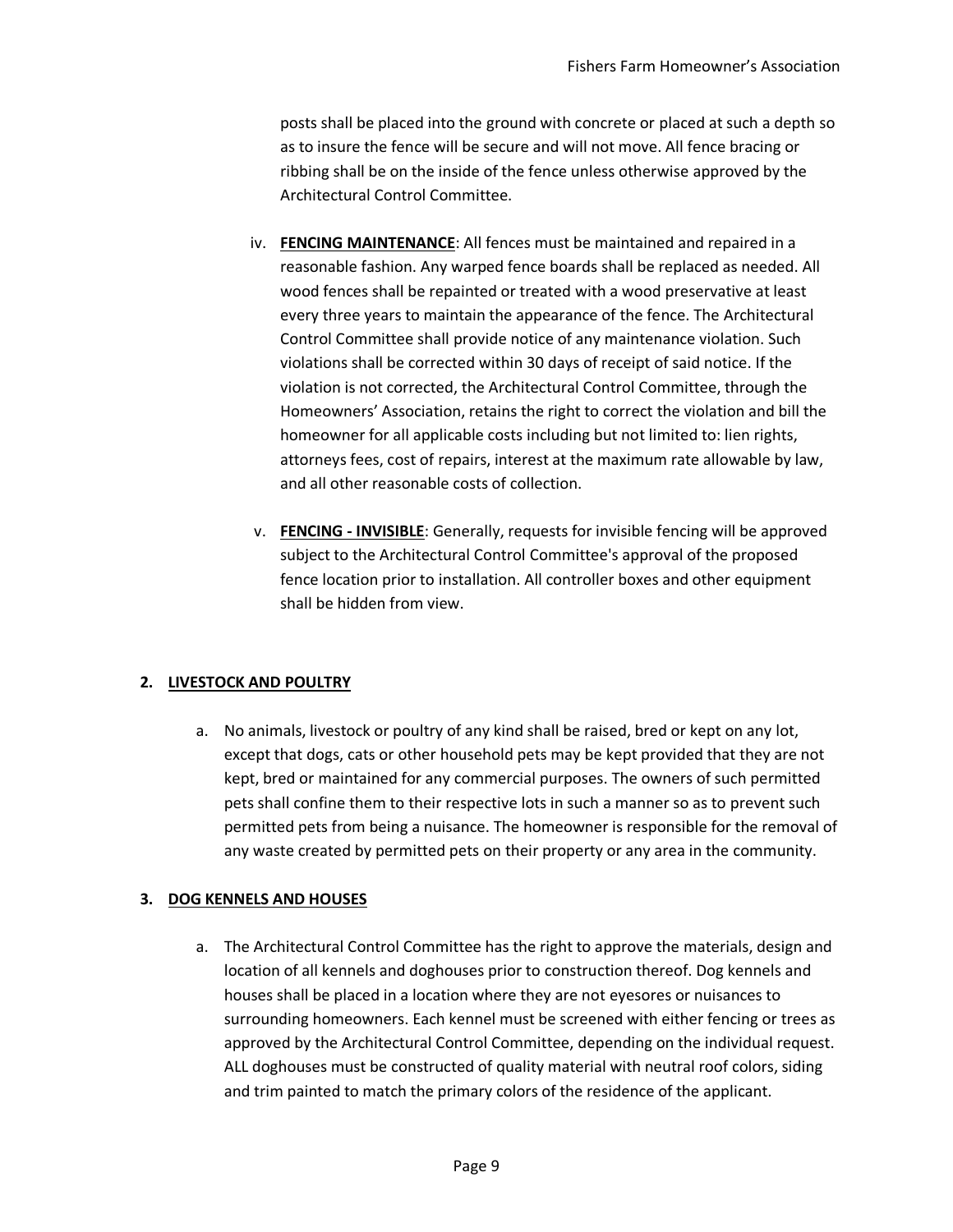#### **4. MINI-BARN AND ACCESSORY STRUCTURES**

a. Requests for mini-barns and accessory structures will be denied.

#### **5. ANTENNAS – TELEVISION, RADIO AND SATELLITE**

a. Generally, request for the attachment of a TV or radio antenna to the exterior of the home will be denied. Generally, requests for the installation of satellite dishes less than or equal to 24 inches will be approved, if such is not visible from the street. Homes known to have no southern exposure excepting for the front area of the residence shall be given consideration be the ARC. Provided, however, that prior to the installation of any such satellite dish, plans detailing the size, proposed location and manner of installation shall be submitted to the Architectural Control Committee for its review and approval.

#### **6. DECKS**

- a. Generally, requests for decks will be approved subject to the following requirements:
	- i. The deck shall be constructed out of treated lumber or cedar.
	- ii. Railing on deck shall not exceed four feet (4') in height
	- iii. The Architectural Control Committee prior to the commencement of construction must approve final configuration of the deck and any stain or color treatment.

### **7. PORCHES, SCREENED-IN PORCHES, ROOM AND GARAGE ADDITIONS**

- a. Generally, requests for screened-in porches and garage and room additions will be approved subject to the following guidelines:
	- i. The additions shall be constructed of quality materials.
	- ii. The roofline shall follow the natural roof line of the home, or be approved by the Architectural Control Committee.
	- iii. The roof, siding and trim shall match the colors of the primary residence.
	- iv. All detailed construction plans must be approved prior to the commencement of construction.
	- v. Room and garage additions must be substantially similar to the outside of the primary residence.
	- vi. Room and garage additions must be permitted through the city building department.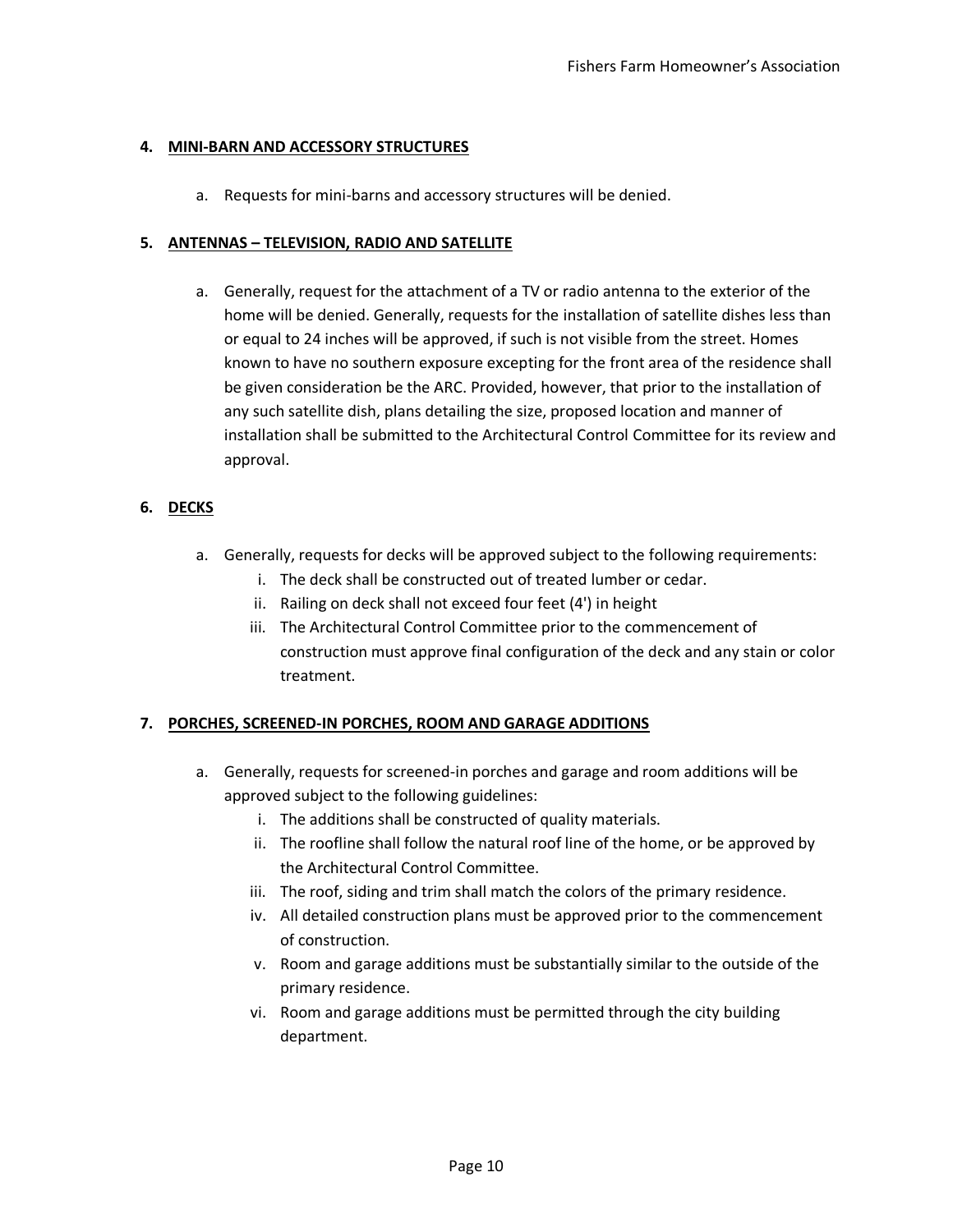## **8. GAZEBOS**

- a. Generally, requests for the installation of gazebos will be approved subject to the following guidelines:
	- i. The gazebo shall be constructed of quality materials and shall be firmly anchored into the ground.
	- ii. The gazebo shall not exceed fifteen feet (15') in height.
	- iii. The Architectural Control Committee has the right to approve the design and location of the gazebo prior to construction.

# **9. POOLS**

- a. The Architectural Control Committee prohibits the installation of aboveground pools. Children's wading pools will be addressed on a case-by-case basis. A detailed development plan must be provided to the Architectural Control Committee for its review and approval prior to the commencement of construction of any in ground pool. No alteration to the existing grade of any lot may be done without the prior approval of the Architectural Control Committee. Any proposed grade changes must be shown on the proposed plans.
	- i. **POOL FENCING**: Any application for construction of an in-ground pool will not be considered unless the application is accompanied by an application for an acceptable fence design. The design shall conform to county or municipal regulations for such fencing.
	- ii. **POOL HOUSES**: Generally, requests for pool houses with changing areas and storage sheds or mini-barns will be denied.

### **10. BASKETBALL COURTS**

a. Generally, requests for the installation of basketball courts will be denied.

### **11. BASKETBALL GOALS**

- a. Generally, requests for the installation of basketball goals will be approved, subject to the following:
	- i. Only basketball goals constructed with clear Plexiglas backboards will be approved for installation.
	- ii. No backboard shall be attached to the primary residence. Generally, goals will be approved if they are located adjacent to driveways.
	- iii. All permanent posts must be installed in concrete.
	- iv. Temporary goals will generally be approved by the ARC subject-to location and style.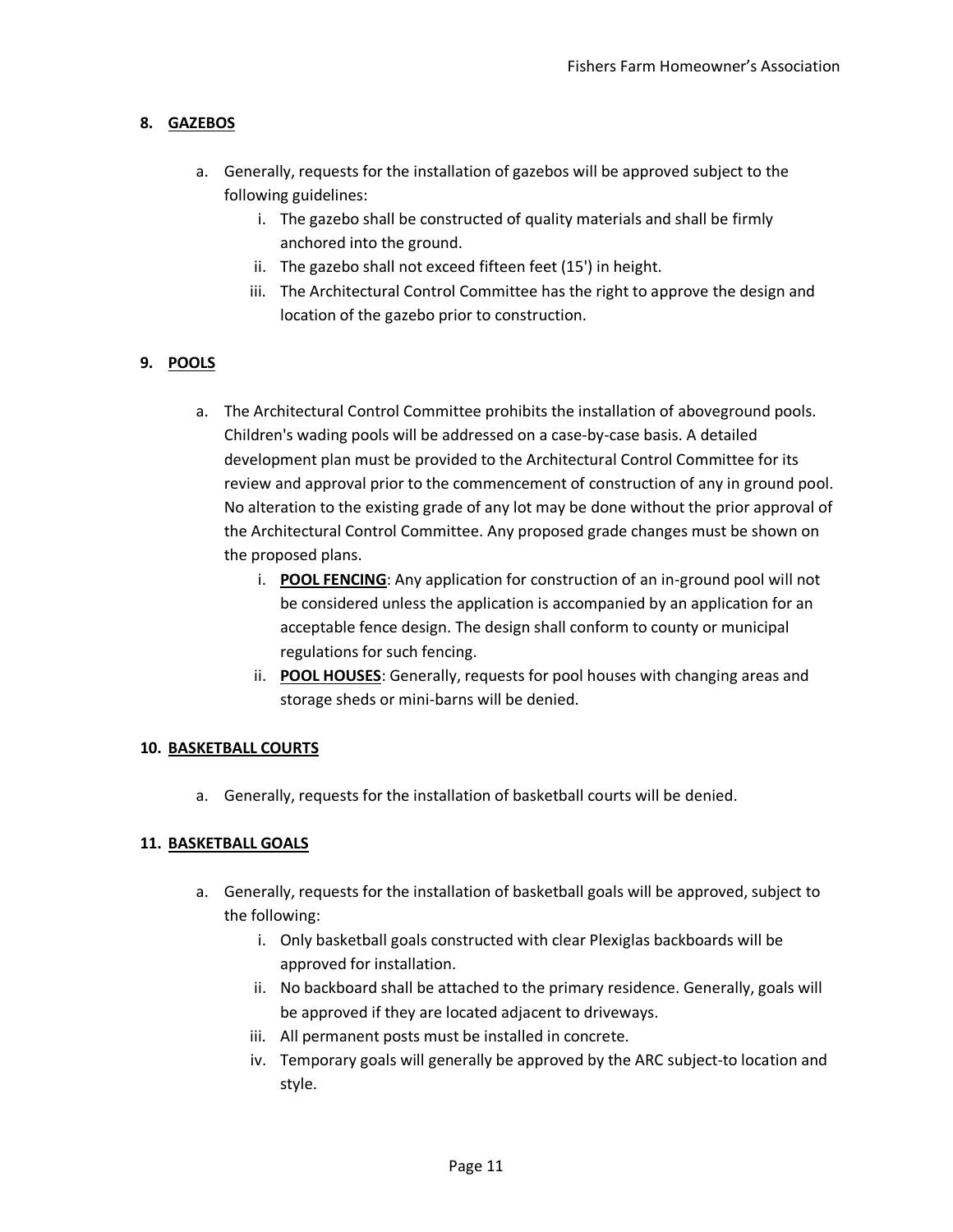- v. All temporary goals must be removed from the street sides every evening unless residence is in a cal-de-sac.
- vi. The Architectural Control Committee shall have the right to approve the final location of the goal and backboard prior to installation.

### **12. LAWN ORNAMENTS**

a. All permanent lawn ornaments and other items added to the lot beyond the primary residence are subject to the approval of the Architectural Control Committee. No lawn ornament shall be installed without first being approved whether permanent or nonpermanent and shall not exceed twenty-four inches (24") in height or as approved by the Architectural Control Committee. Arbors generally win be approved if constructed of quality material and located at least ¾ way back from front set back of residence. Benches generally will be approved for porches and in the rear of homes. All repair and maintenance of such items is the responsibility of the homeowner. If the homeowner fails to make required repairs and maintenance, the Homeowner's Association has the right to make such repairs and maintenance and to invoice the homeowner for such costs. The homeowner shall pay such costs within thirty (30) days after receipt of the invoice.

## **13. VEGETATION**

a. All homeowners will he required to grow and maintain a reasonable lawn. A homeowner shall not permit the growth of weeds and volunteer trees and bushes on their lot and shall keep their lot reasonably clear from such unsightly growth at all times. if a homeowner fails to comply with this restriction, the Homeowners' Association shall cause the weeds to be cut and the lot cleared of such growth at the expense of the homeowner and the Homeowners' Association shall have a lien against the cleared lot for the expense thereof.

# **14. SIGNAGE**

- a. All signage is subject to local and state regulations. the Declarant and its builders reserve certain sign rights as outlined in the Declaration of Covenants, Conditions, and Restrictions. All signage, except as follows, is subject to the approval of the Architectural Control Committee. The Declarant and its' builders are hereby exempted from this requirement.
- b. No signage shall be located in such a place whereby it restricts or obstructs traffic visibility. No identification signage will be allowed within the right-of-way of a dedicated public street, nor in any area not specifically approved by the Architectural Control Committee.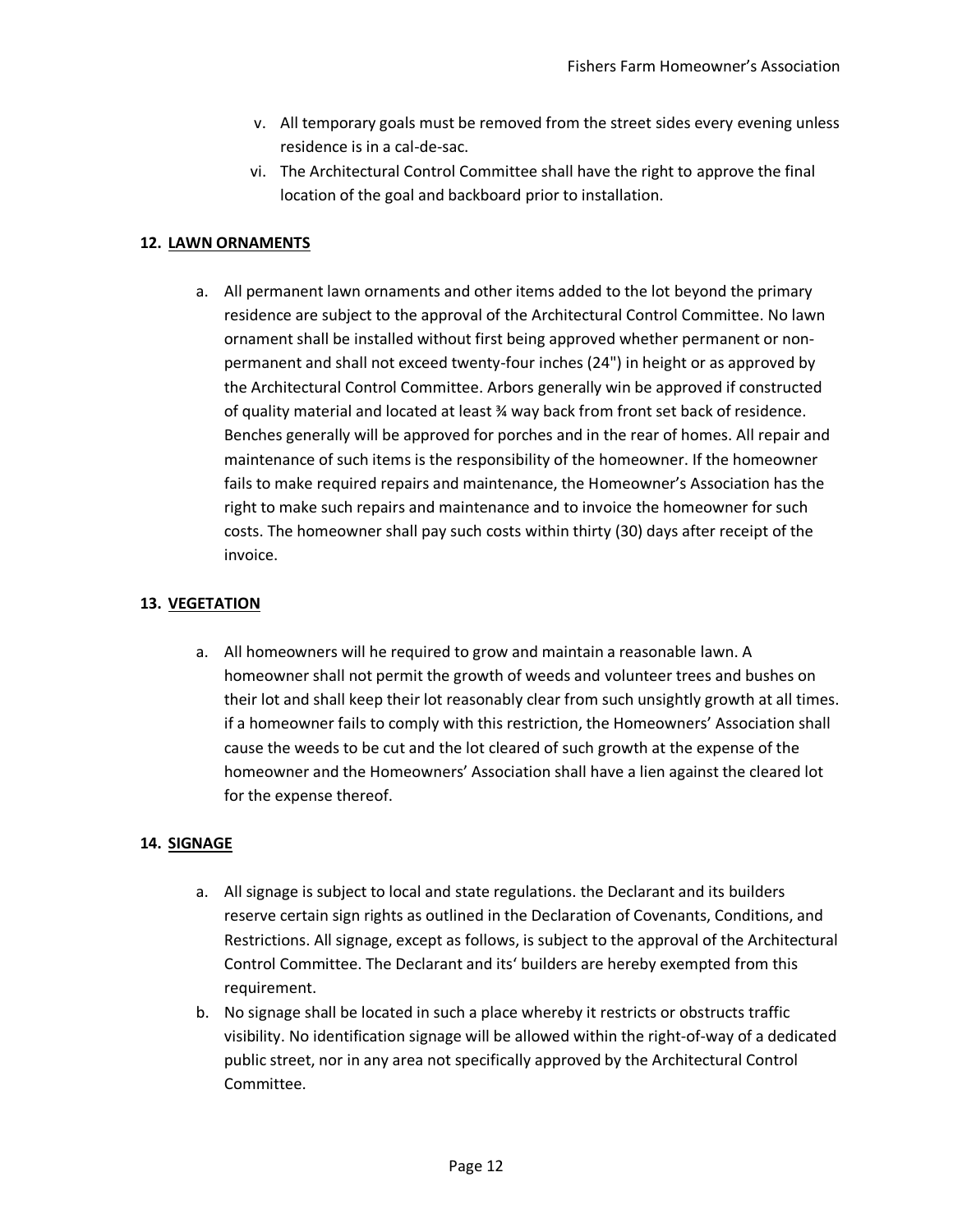i. **PROHIBITED SIGNAGE**: The Architectural Control Committee will not approve any signs advertising goods, services or home occupations and/or portable signage.

## **15. PLAYGROUNDS**

- a. The Architectural Control Committee has the right to approve all requests for playground structures prior to their installation. Generally, requests for playground structures will be approved subject to the following guidelines:
	- i. The Architectural Control Committee has the right to approve the design and location of the structure prior to its installation.
	- ii. The structure shall be constructed of quality materials.
	- iii. Requests for the installation of metal playgrounds will be denied.
	- iv. The playground structure shall not exceed fifteen feet (15) in height.

### **16. BUG ZAPPERS**

a. Generally, requests for "Bug Zappers" Will be approved if the homeowner agrees in writing that it will be turned off no later than 10 p.m.

## **17. FLAG POLES**

a. Requests for in ground flagpoles will be denied. Attachment flagpoles to the front or rear of the primary residence shall be allowed subject to Architectural Control Committee approval of location and method of installation. All flags will be patriotic, seasonal, decorative or sports related in manor. No flags considered to be offensive will be allowed. No flags larger than 5ft will be allowed. Repair, maintenance and operation of any approved flagpole are the responsibility of the homeowner.

### **18. BIRDHOUSES**

- a. Generally, requests for birdhouses win be approved subject to the following criteria:
	- i. All pole-mounted birdhouses shall be located in the rear yard of the residence Secured firmly into the ground in a location approved by the Architectural Control Committee prior to installation. The height of the pole-mounted birdhouses is subject to Architectural Control Committee approval prior to installation.
	- ii. Quality materials shall be utilized in the construction of the birdhouse.
	- iii. The Architectural Control Committee shall approve all colors.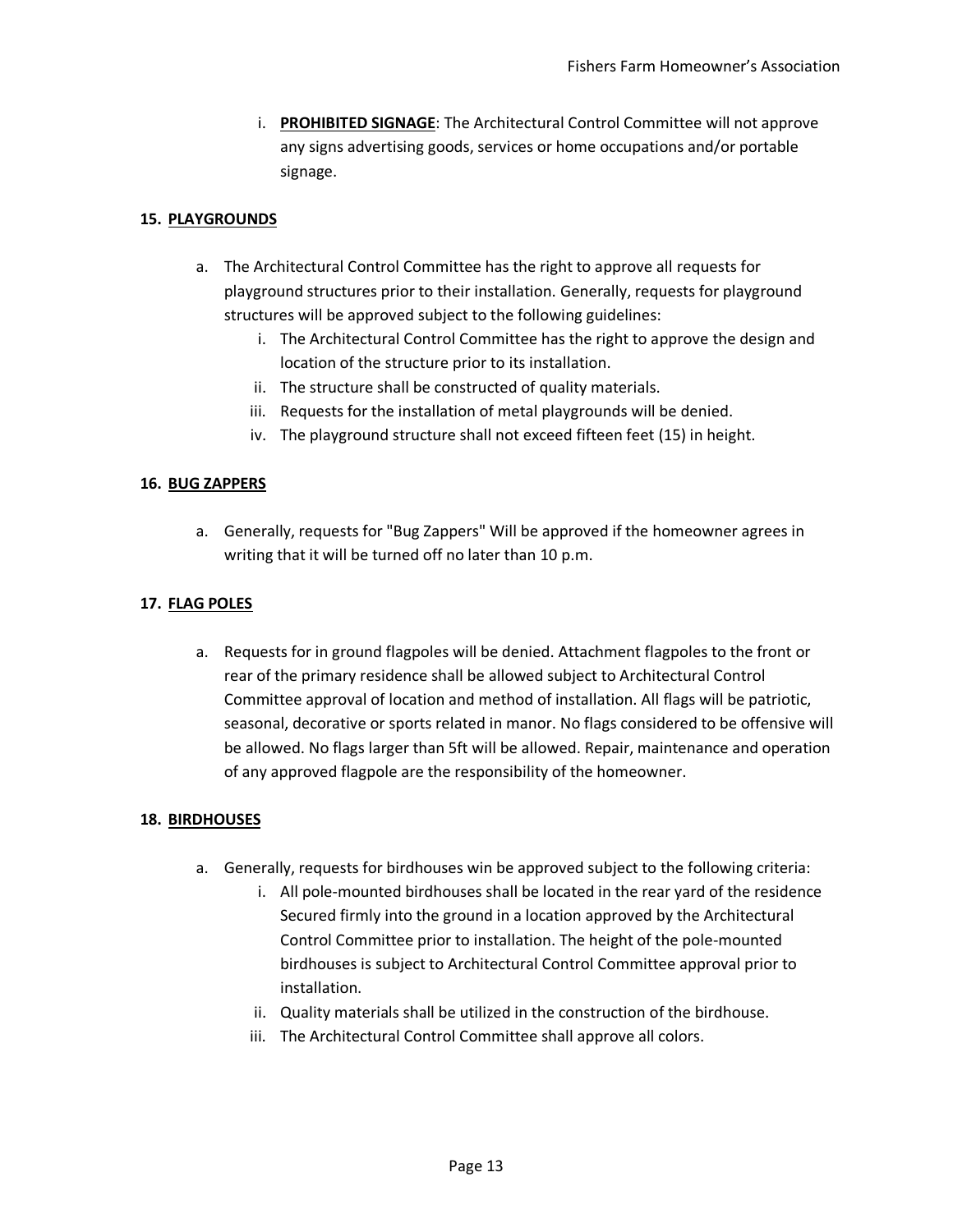## **19. OUTSIDE LIGHTING**

- a. Generally, requests for the installation of outside security lighting will be approved subject to the following conditions being met:
	- i. Outside lights shall not exceed two standard double floodlights with light bulbs not to exceed 150 watt and 90 watt Halogen bulbs.
	- ii. Me following lights are not approved for outside security lighting High Intensity Discharge (H.I.D.) lighting or Halogen lights 'in excess of 90 watts.
	- iii. No more than two double floodlights will be approved without specific approval from the Architectural Control Committee.
	- iv. Landscape lighting shall be low-voltage type lighting and must be directed down. "Up" directed lighting and fixtures must be specifically approved by the Architectural Control Committee. A total landscape lighting design must be presented and approved by the Architectural Control Committee.
	- v. All exterior lighting (i.e. landscape, security, etc.) must fall within property limits. Lighting that is directed off site shall be prohibited.

## **20. RETAINING WALLS**

a. Any proposed retaining wall must be materially (i.e. stone, brick, etc.) and architecturally compatible with the exterior finishes of the residence and shall be approved by the Architectural Control Committee prior to installation. Retaining walls, which divert ground water onto adjoining properties or which otherwise substantially change the existing drainage pattern, will not be approved.

# **21. VEHICLE PARKING**

a. No recreational vehicle, motor home, truck which exceeds 1 ton in weight, trailer, boat or disabled vehicle may be parked or stored longer than temporarily overnight on any lot in open public view. Parking on the street will be limited to the occasions in which a guest stays over. No homeowner shall park their vehicle overnight on any of the community's streets.

### **22. NUISANCES**

a. Noxious or offensive activity shall not be carried on upon any lot nor shall anything be done thereon which may be, or may become, an annoyance or nuisance to the neighborhood. Barking dogs shall constitute a nuisance.